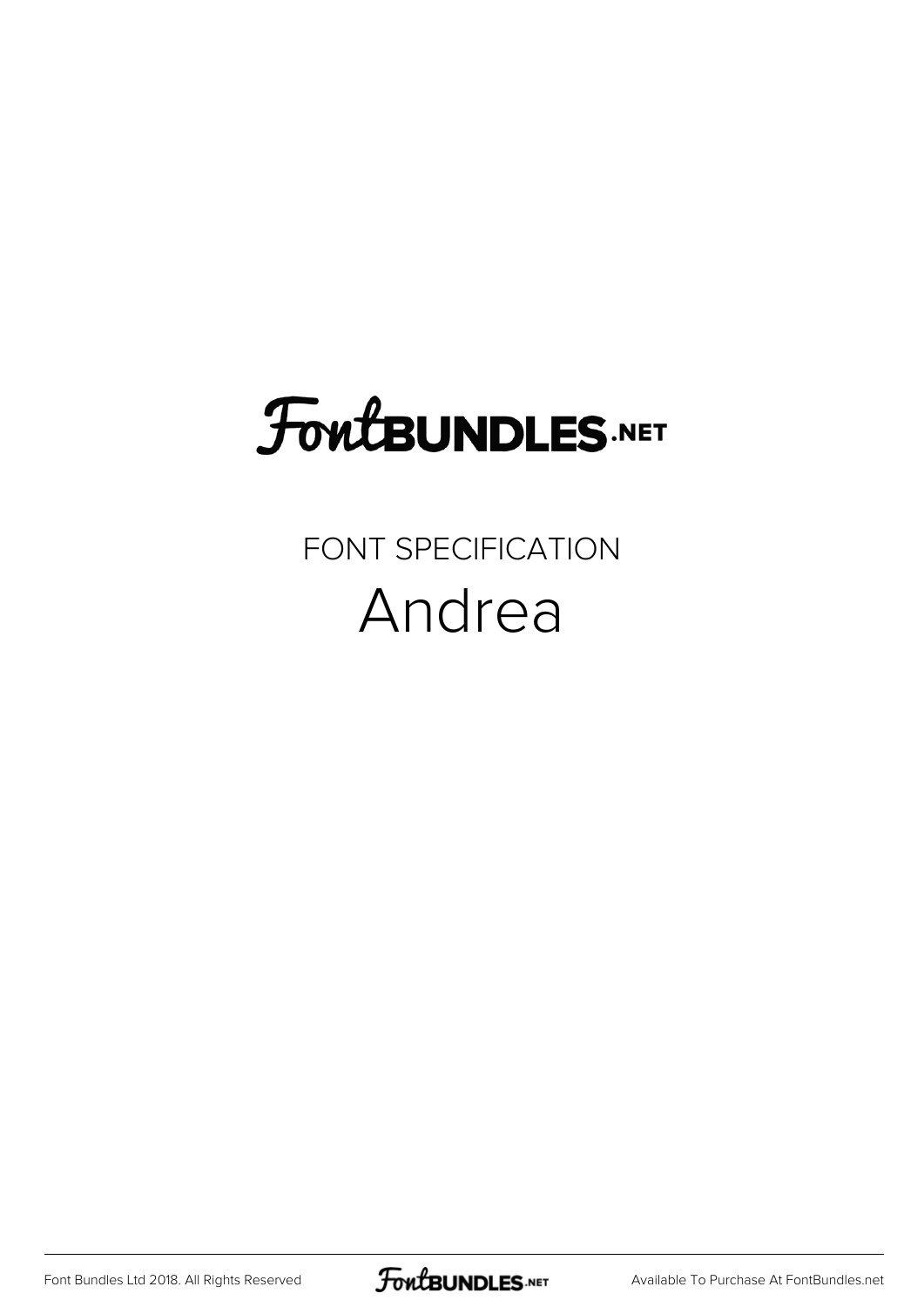

**Uppercase Characters** 

### ABCDEFGHIJKLMNOPQRSTU **VWX4Z**

Lowercase Characters

abcdebghijklmnopqrstuvwxyz

**Numbers** 

#### 0123456789

Punctuation and Symbols



All Other Glyphs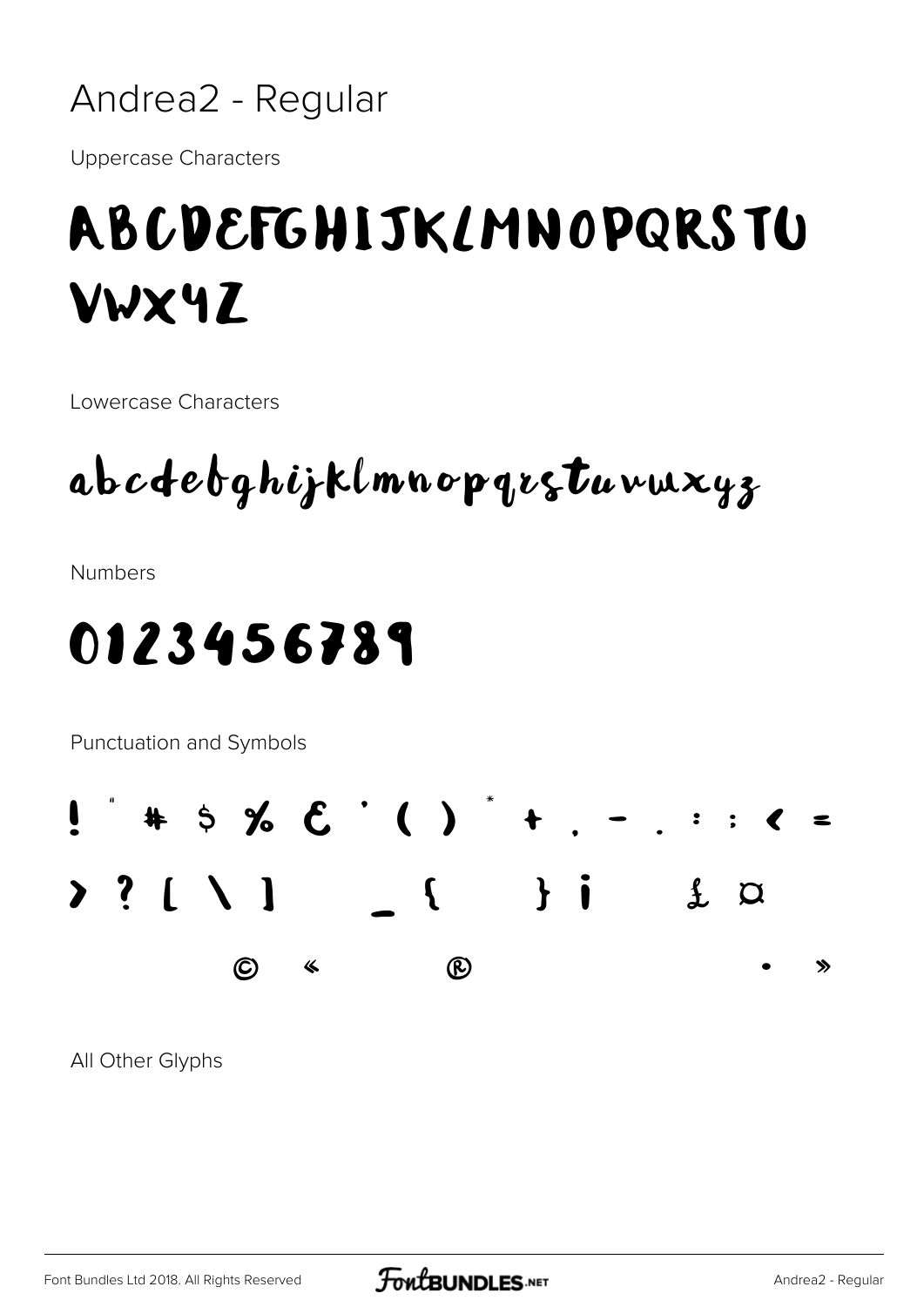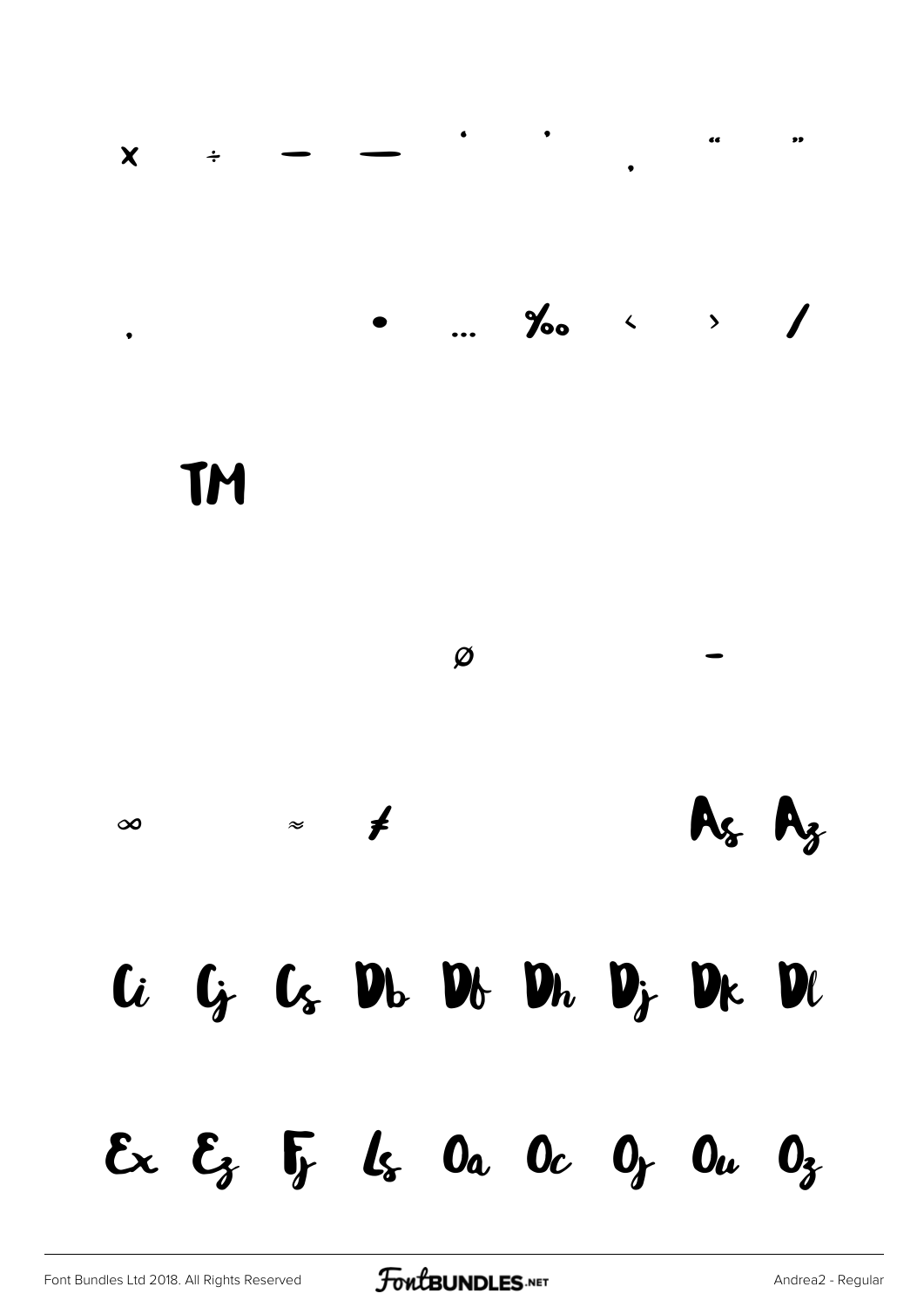# $Q_f$   $Q_g$   $R_g$   $M_0$   $V_f$   $W_1$   $W_2$   $bx$  $d_i$  du dt dx dz ex  $bx$   $b_3$   $q_3$   $q_5$   $q_3$   $h$   $h$   $m$   $hx$   $h_3$ ib ij it ix jj jx jz  $\kappa$   $\frac{1}{2}$  $mx$   $mz$   $nx$   $nz$   $ox$   $oz$   $px$   $pz$   $qj$  $95$   $94$   $92$   $93$   $95$   $95$   $95$   $92$   $11$  $t_f$  it is  $t_g$   $\omega_s$   $\omega_x$   $\omega_x$   $\omega_g$   $\omega_s$